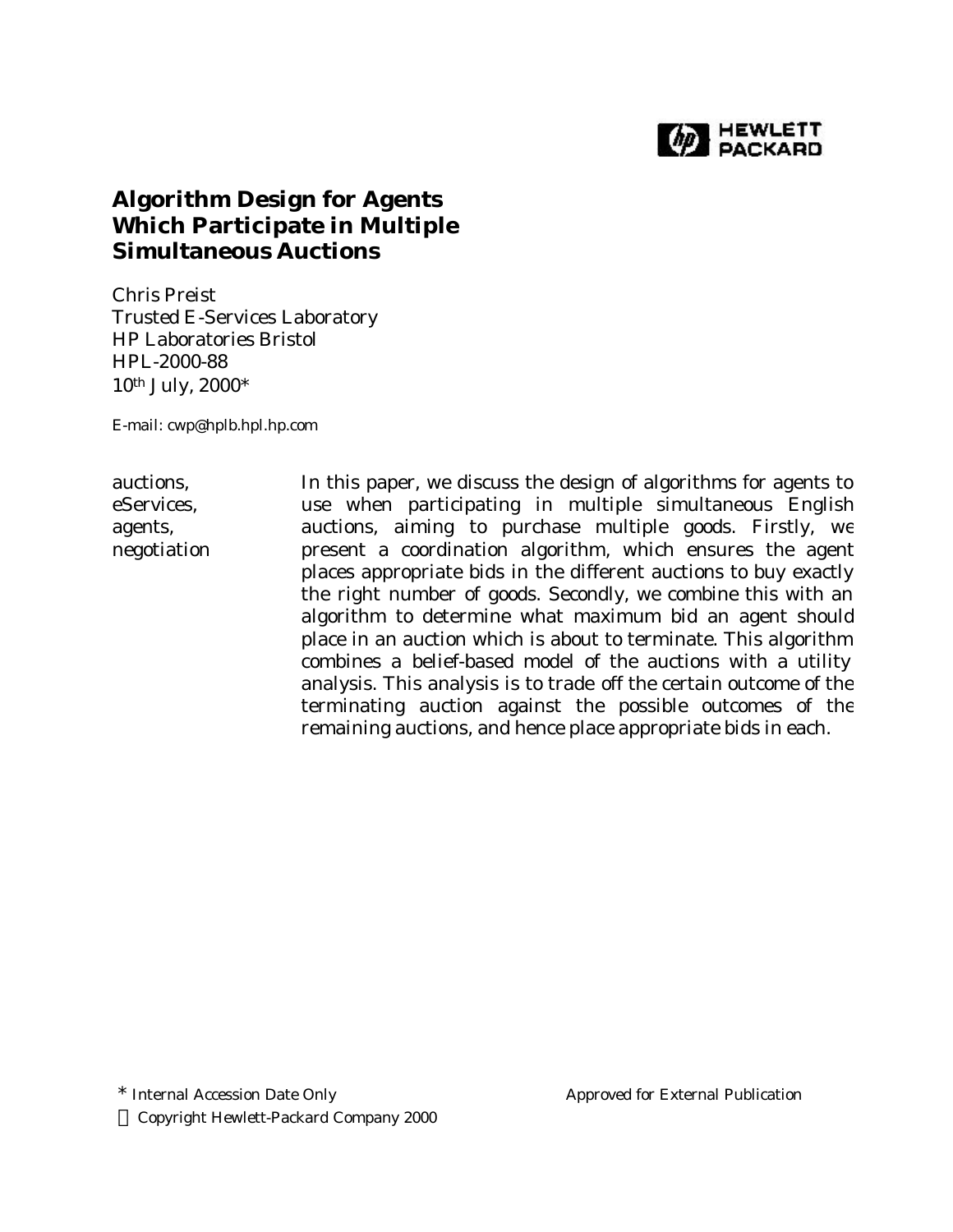#### **Introduction**

Electronic commerce [1] is having a revolutionary effect on business. It is changing the way businesses interact with consumers, as well as the way they interact with each other. Electronic interactions are increasing the efficiency of purchasing, and are allowing increased reach across a global market.

E-commerce is not a static field, but is constantly evolving to discover new and more effective ways of supporting business. Initially, e-commerce involved the use of EDI and intranets to set up long-term relationships between suppliers and purchasers. This increased the efficiency and speed of purchasing, but resulted in lock-in in the relationship. Both suppliers and purchasers had to invest significantly up-front in the relationship, so were not easily able to move their business elsewhere. The technological relationship between the parties was a friction factor, preventing free competition in the longer term [2]. Often, the relationship was (and still is) beneficial to both parties. However, the lock-in effect also meant that when the relationship became less beneficial to one party, they couldn't easily move elsewhere.

The second phase of e-commerce aimed to address this problem. With the increasing availability of the web, a more open e-commerce environment is developing, allowing businesses to trade more flexibly with each other. Some of this openness is achieved by competition between web portals, while some competition occurs within a single web portal, acting as a marketplace for buyers and sellers to meet. Some of the efficiencies of EDI can now be achieved in a more open environment, where relationships no longer need to be long-term.

However, there is a benefit of the EDI approach that is often lost in this new phase. Price negotiation was carried out in advance in the EDI world, so purchasing can be entirely automated. When a manufacturing planning and forecast system identifies the need for a purchase, it can initiate it automatically without any human involvement, increasing speed and efficiency. In phase two, each purchase may involve interaction with a new supplier, and so may involve new negotiation of terms. As a result of this, many of these purchases can't be made automatically, and instead require human interaction, mediated by the web.

The third phase of electronic commerce is just beginning. It aims to address this issue, allowing automated business interactions to take place in a fluid environment. Technology will no longer be a friction factor to changing supplier or customer. Long-term relationships will still play an important role, but they will persist because of the choice of both parties rather than technological lock-in. The key building blocks of this new world, e-services, will be able to interact dynamically with each other to create short-term or long-term trusted trading relationships to satisfy the needs of different business partners. Many technologies are involved in this development – distributed systems, encryption and PKI, XML and associated business ontologies, economic analysis and game theory, to name just a few. As automation and distribution are central to the vision, agent technology provides a fundamental role in this.

In Section 2, we discuss the role of auctions in electronic commerce, present the problem of multiple auction participation and give an overview of tools used to support participation in auctions currently. In section 3, we present a basic coordination algorithm used to bid effectively in multiple auctions which terminate simultaneously. In section 4, we extend this algorithm by providing a belief-based learning component, and use utility analysis to determine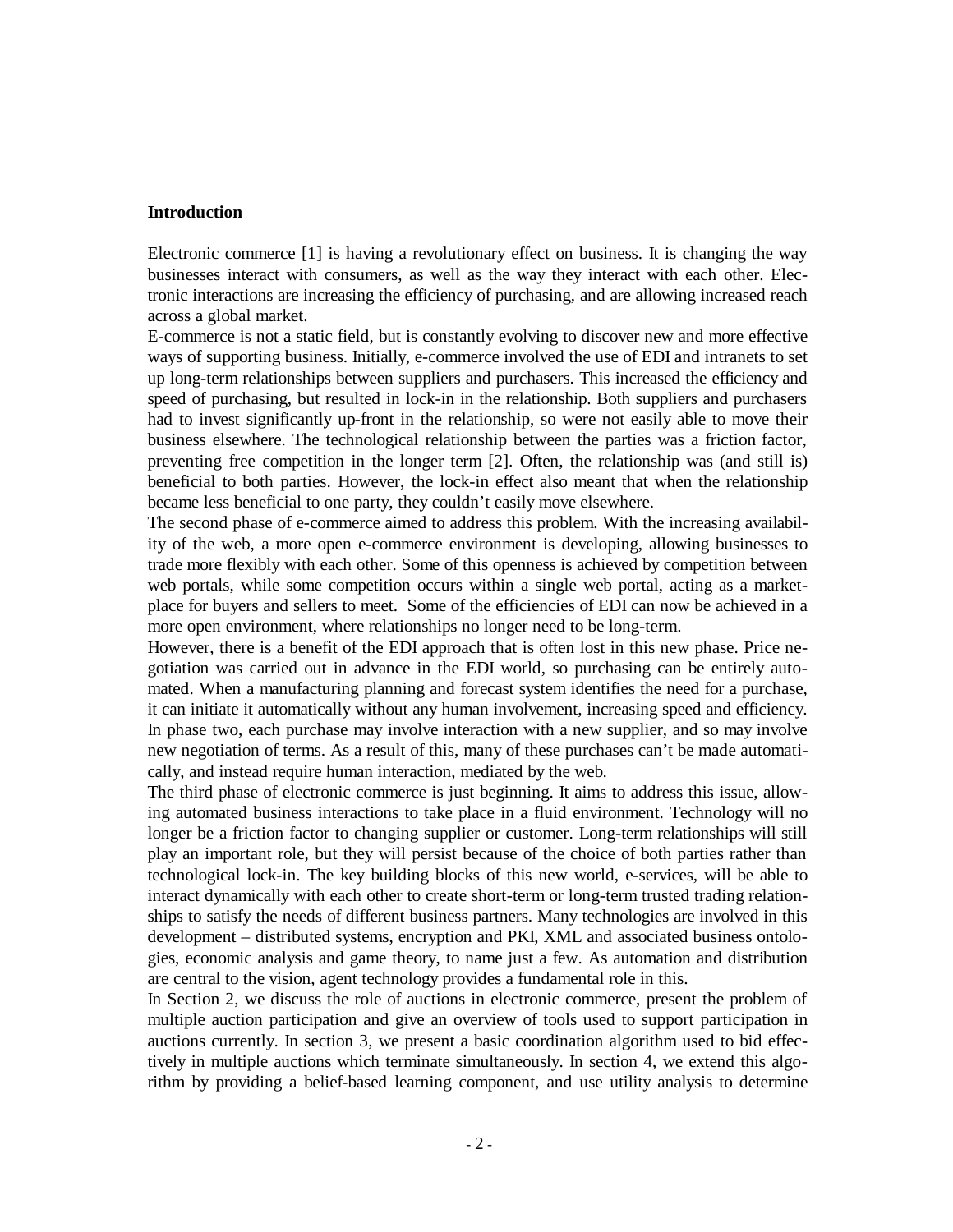whether it is worth making a purchase in an auction about to terminate. In section 5, we present related work, and in section 6 we conclude with future directions for this work.

# **2 Auctions in Electronic Commerce**

In phase two of the e-commerce revolution, auctions have become increasingly important both for business to business transactions and for consumer purchasing. Many different auction designs are possible. Game theory [3] can be applied to study how best to design them for specific situations [4]. Among the most popular designs are English, Dutch and Vickrey auctions. In an English auction, a seller offers a good for sale and buyers bid the price they are willing to pay. Each bid announced must be greater than the previous bid, and the item is sold to the highest bidder. In a Dutch auction, the process runs in reverse. The seller announces a proposed price, and buyers can accept it if they choose. As time progresses, the seller decreases the proposed price until a buyer accepts. In a Vickrey auction, bidders place their bids in a sealed envelope and submit them to a trusted third party. At a certain time, the party opens the envelopes, and the good is sold to the highest bidder at the second highest price. Under certain conditions, these three auction formats can be shown to produce an identical revenue for the seller.

As a result of this explosion in popularity, more and more companies are offering auction sites. Because of this, if you want to purchase a particular good, there are often many auction sites which are offering it. If you really want to get the best price, you must monitor all of these auctions using your web browser, and place bids appropriately. Care must be taken, to ensure you don't make more than one purchase! If there are a large number of auctions, this can be quite a daunting task, requiring your undivided attention for a period of time. Furthermore, if you wish to purchase more than one item, (as is often the case in B to B trading,) it becomes almost impossible.

As a result of this, auctions are beginning to offer support tools to make your job easier. Search tools such as Auction Beagle (http://www.auctionbeagle.com/) and Auction Octopus (http://www.auctionoctopus.com/) allow you to locate and monitor auctions selling specific goods, thus eliminating the need to have 20 browsers open at once. Auction Rover (http://www.auctionrover.com/) provides price trend information on popular items, to aid you in deciding what maximum price to bid. These help, but still leave a large amount of work for you to do. Particularly in the B-to-B context, this can result in an unacceptable overhead. To eliminate this, it is necessary to design automated agents able to carry out the task on your behalf.

Some sites running English auctions, such as Auction Sales (http://www.auction-sales.com/), do offer a simple bidding agent. This agent resides on the auction site, and bids on your behalf. You enter the maximum you are willing to pay, and it places the lowest possible bid on the web site (Either the reservation price, or if bidding has already started, it bids just above the current highest bid.) If all bidders in an auction use such an agent, the auction becomes a Vickrey style auction instead of an English auction. (The sale is made at second price plus the minimum bid increment.)

However, such agents are not able to participate in multiple auctions, either on the same web site or across different ones. As a result, once you use the agent, you are committed to making a purchase on the site if you can. Locally, you may pay the lowest price you can to win the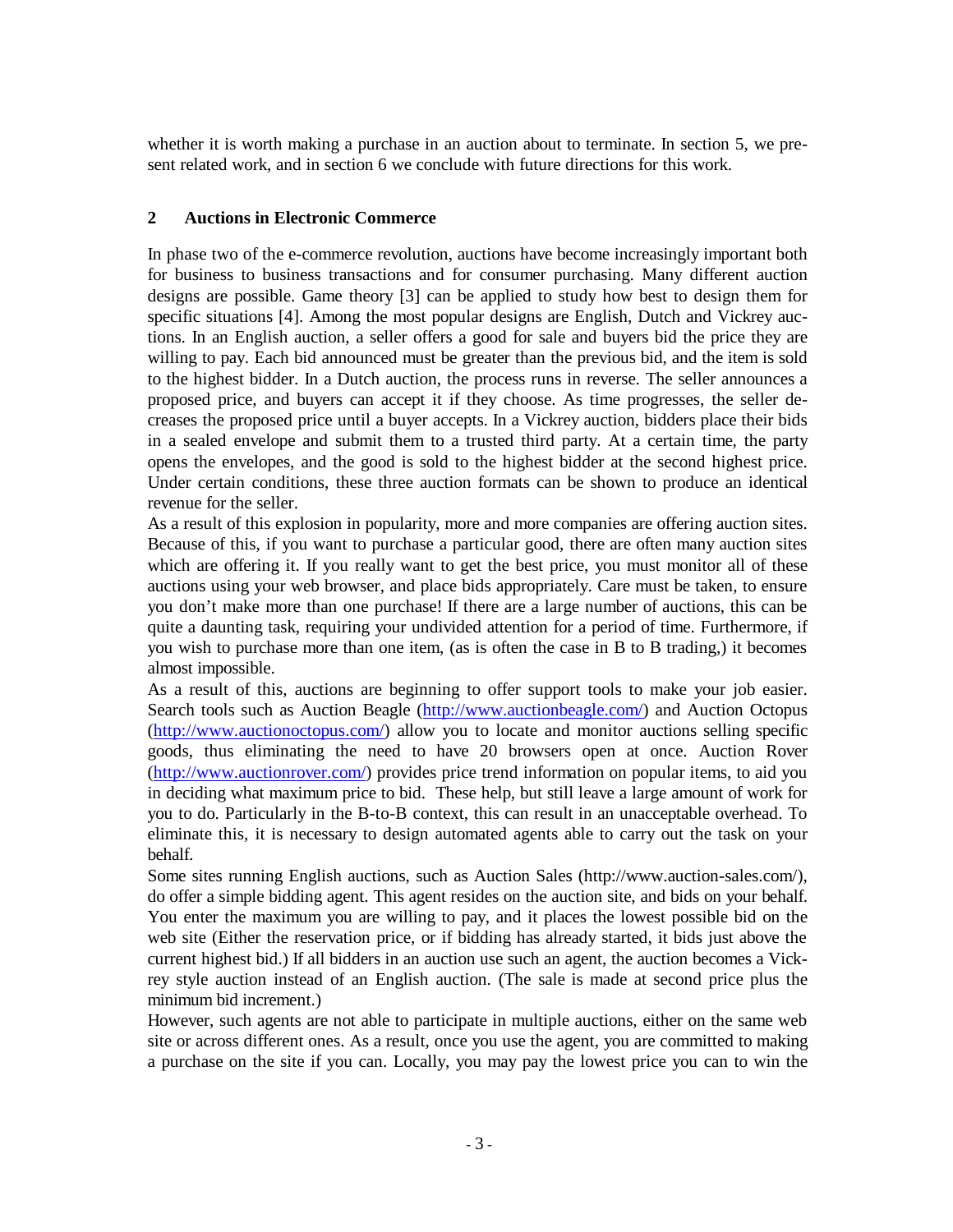auction. However, from a global perspective, that particular auction is unlikely to have been the best place to make a purchase.

These bidding agents have an additional disadvantage. To use them, you must reveal the highest price you are willing to pay to the auction site. This gives the auction site information that could be used to cheat you. Furthermore, as auction sites often receive percentage commission on sales made, they also have an incentive to cheat you. To do this, they would take note of the highest price you are willing to pay, and enter a mythical bid in the auction (a 'shill') just under this price. Your agent would then place your maximum bid, and the seller has made a sale to you at the best possible price (assuming you are the highest bidder.) The auctioneer would therefore collect their maximum possible commission.<sup>1</sup>

Hence, neither the auction search facilities nor the existing bidding agents provided by current technology are adequate to meet the needs of a B-to-B auction trader. In this paper, we propose a solution to this problem. We present algorithms that can be used by an agent to participate in multiple auctions on behalf of a trader, and can lead to optimal or near-optimal purchase decisions being made.

The agent aims to purchase one or more identical goods on behalf of its user. It can participate in many auctions for this good, and coordinates bids across them to hold the lowest bids. As auctions progress, and it is outbid, it may bid in the same auction or choose to place a bid in a different auction. The algorithm consists of two parts. Firstly, it has a coordination component, which ensures it has the lowest leading bids possible to purchase the appropriate number of goods. Secondly, it has a belief-based learning and utility analysis component, to determine if it should deliberately 'lose' an auction in the hope of doing better in another auction later.

## **3 The Coordination Algorithm**

The basic algorithm uses the coordination aspect only. If all auctions terminate simultaneously, it will place optimal bids, and make the required purchase at the lowest price. However, if some auctions terminate later than others, and new auctions may come into being, then its behaviour can be non-optimal, and needs to be supported by belief-based and economic techniques, to be discussed in the next section.

An *auction house* may run one or more *auctions* for a given good. Each auction a<sub>i</sub> offers n(a<sub>i</sub>) goods for sale. Auctions are assumed to be English auctions in format, with *bidders* placing bids at the price they are currently willing to pay for the good. A bidder may place more than one bid in a given auction. The  $n(a_i)$  goods offered in the auction are sold to the bidders making the  $n(a_i)$  highest bids, for the price they bid. In case of two equal bids, the item goes to the earliest bidder. Hence the auction is *discriminatory* – some buyers will pay more than others for the same good. Different auctions impose different rules covering how a bid may be entered or retracted. For the purposes of this paper, we assume that a buyer may not retract a bid, and a buyer may enter a bid provided it is at least a certain minimal increment δ above the  $n(a<sub>i</sub>)$ th highest bid.

We will define the algorithm, and simultaneously present an example to illustrate the definitions. The illustrative paragraphs, provided for clarification, are indented.

Our agent participates in many auctions selling similar goods, spread out between many auction houses. It wishes to purchase m goods in these auctions, and is given a valuation of v on

 $\overline{a}$ 

<sup>1</sup> While this is possible, I make no claims that it actually happens.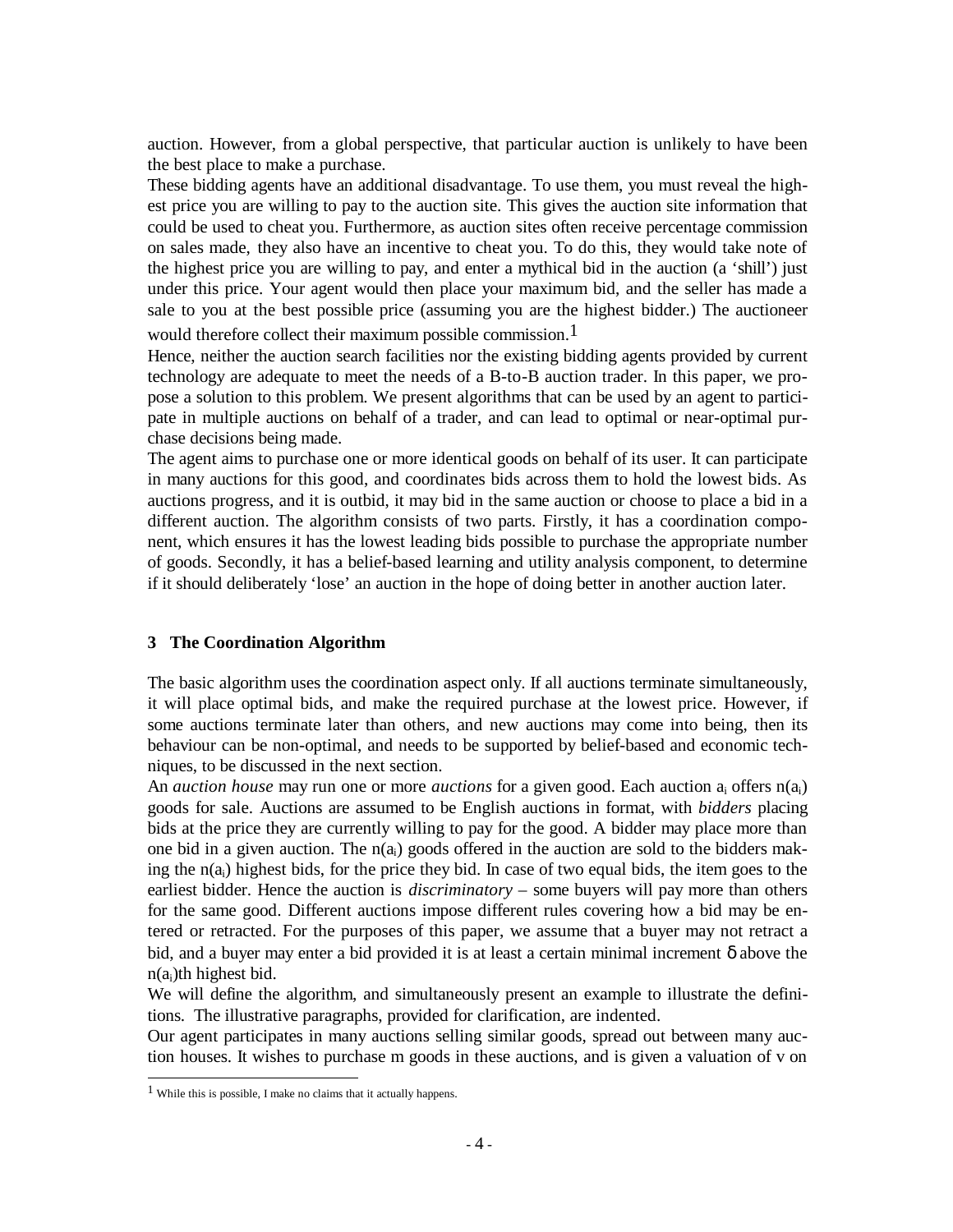each good by its user. To do this, it monitors the set of auctions currently progressing. For each auction a<sub>i</sub>, it observes the n<sub>i</sub> highest bids. In other words, it observes the values of the bids which, if the auction terminated immediately, would result in a successful purchase. Let these bids be labelled  $\{b_1^i, ..., b_{ni}^i\}$ , where  $b_1^i$  is the highest bid in the auction, and  $b_{ni}^i$  is the lowest bid which would currently succeed. We refer to these as the currently *active* bids. To represent the reservation price r, we assume that the seller places  $n_i$  bids of value r- $\delta$ , where  $\delta$  is the minimum bid increment.

Let us assume our agent is attempting to purchase 6 discount PCs of a given specification. There are 3 auction houses, each running one auction to sell PCs of this specification. Auction  $a_1$  is selling 4 PCs, auction  $a_2$  is selling 3 PCs and auction  $a_3$  is selling 2 PCs. Assume all auctions have a minimum bid increment of 1.

Auction  $a_1$  currently has the following bids registered (Starred bids are by our agent); 180 180 160\*\* 150 110\*\* 110 100 100

As the auction is for 4 items, the agent observes the 4 highest bids,  ${b_1}^1 = 180$ ,  ${b_2}^1 =$  $180, b_3^1 = 160, b_4^1 = 150$ 

Auction  $a_2$  has the following bids registered; 160\*\* 155 150 100 100

The agent observes the bids  ${b_1}^2 = 160$ ,  ${b_2}^2 = 150$ ,  ${b_3}^2 = 150$ }

Finally, auction  $a_3$  has just opened, and has no bids. It has a reservation price of 100. The agent represents this by observing the fictitious bids  ${b_1}^3 = 99$ ,  ${b_2}^3 = 99$  by the seller.

Our agent holds 2 active bids, and so needs to place bids to gain an additional 4.

Let L be the number of currently active bids that are held by our agent. (Initially, L will be zero.) To ensure it makes m purchases, it needs to make new bids that result in it having an additional (m-L) active bids. As we shall see, this may require it to make more than (m-L) bids, as it may need to outbid itself.

If the agent is to hold  $j$  active bids in auction  $a_i$ , it must place bids that beat the lowest  $j$  of the currently active bids. We define the *beatable-j list* for auction a<sup>i</sup> to be the ordered set of these bids – namely bids  $\{b_{ni-j+1},...,b_{ni}\}$ . To beat the bids in this list, the agent must place j bids of value  $b_{ni+1}$ <sup>*i*</sup>+ $\delta$  where  $\delta$  is the minimum bidding increment. The *incremental cost* to the agent of placing these bids, if successful, above the cost that it would have incurred in auction  $a_i$ previously, is  $j^*b_{ni-j+1}^i+\delta$  - {sum of previous bids in  $a_i$ }. The beatable-0 list of any auction is defined to be the empty set, and has incremental cost of zero. Obviously, an auction for q goods has no beatable-j lists for j>q.

In the above example, the beatable-1list of auction  $a_1$  is  $\{150\}$ , with incremental cost 151. The beatable-2 list is {160, 150}, with incremental cost 162 (because the agent already holds the bid at 160). Similarly the beatable-3 list is {180, 160, 150} with incremental cost 383, and the beatable-4 list is {180, 180, 160, 150} with an incremental cost of 564.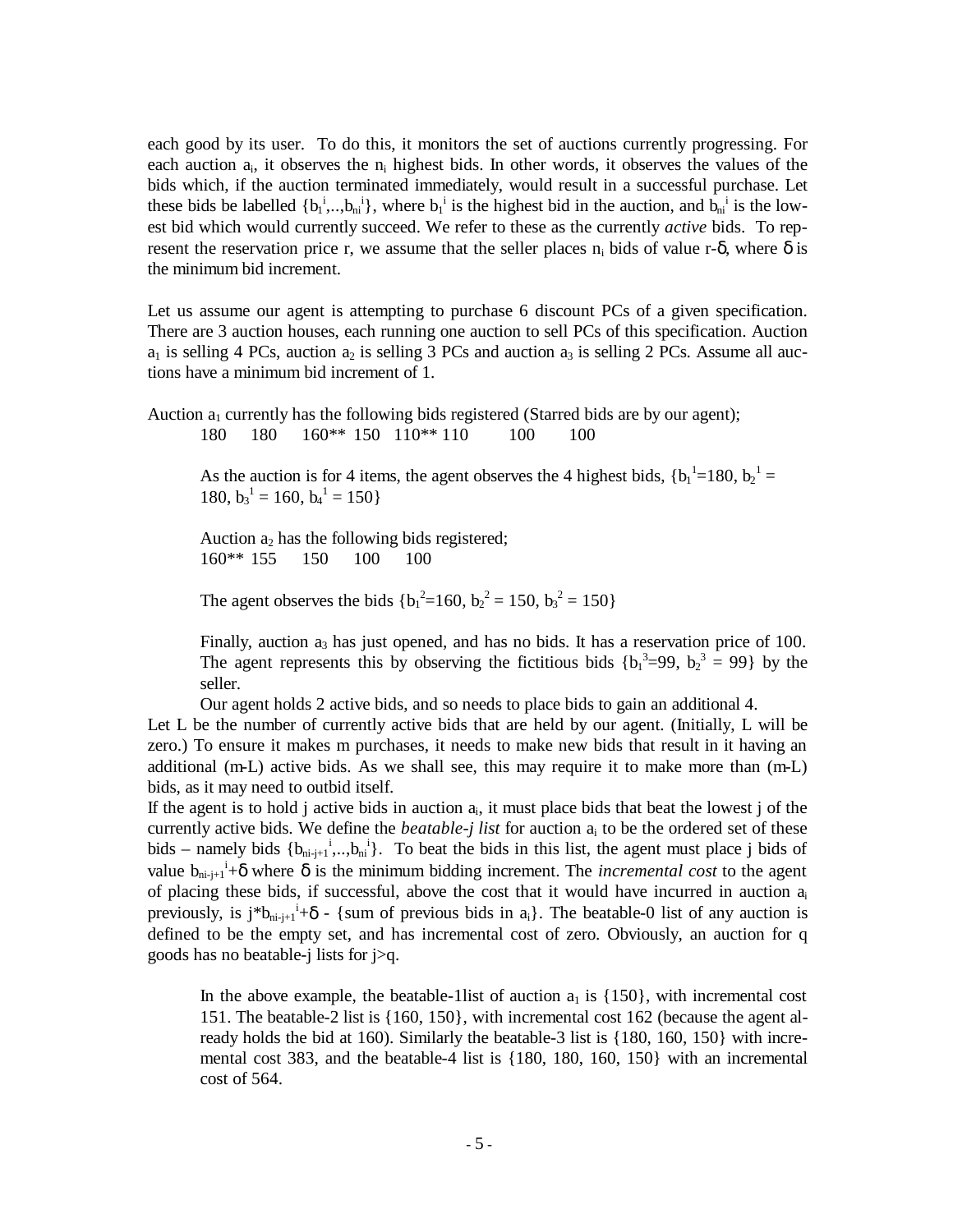The agent now constructs potential *bid sets*. A bid set is a set of beatable-j lists that satisfies the following criteria;

- 1. The set contains exactly one beatable-j list from each auction. (In the terminology of Reiter and the model-based diagnosis community, the set constructed is a *hitting set* of the sets of all beatable-j lists associated with each auction.)
- 2. The beatable-j lists contain, in total, exactly (m-L) bids made by parties other than our agent.

In other words, each bid set represents one possible way of placing bids to ensure that our agent will gain an additional (m-L) active bids, and therefore will hold exactly m active bids. We define the incremental cost of each of these bid sets to be the sum of the incremental costs of the beatable-j lists in it.

Returning to our example, our agent needs to find bid sets containing exactly 4 bids made by parties other than it. An example bid set satisfying the above criteria would be;

 $[$  {180, 160, 150}, {150}, {99}]

This set is made from the beatable-3 list of auction  $a_1$ , and the beatable-1 lists of auctions  $a_2$  and  $a_3$ . Its incremental cost is 634.

The agent must generate the bid set with the lowest incremental cost. In addition, it must avoid generating bid sets that contain a bid equal to or greater than its valuation of the good, v. Various algorithms can be used to do this. The simplest is to generate all possible bid sets, filter out those containing bids greater than v, and select the one with lowest cost. However, this is clearly inefficient, and alternative more intelligent search techniques would be better. Discussion of such algorithms is beyond the scope of this paper.

If there is more than one bid set with identically lowest cost, the agent chooses one arbitrarily. If no such bid sets exist, the agent relaxes condition 2 and finds the smallest i such that at least one bid set exists which contains (m-L-i) bids made by parties other than the agent. Given this i, the agent chooses the bid set with the lowest incremental cost.

Having generated the bid set with the lowest cost, the agent places bids in each auction. For each beatable-j list  $\{b_{ni-j+1},...,b_{ni}\}$  in the bid set, the agent places j bids of value  $b_{ni-j+1}$ <sup>1</sup>+ $\delta$  in the corresponding auction a<sub>i</sub>.

In our example, the bid set with lowest cost is  $[ {150}, {150}, {99,99}]$ 

This set has cost 502. The agent therefore places one bid of 151 in each of auctions  $a_1$ and  $a_2$ , and two bids of 100 in auction  $a_3$ , and thereby gains 6 active bids.

The agent continues to monitor the auction, and repeats its analysis if other parties place new bids. In this way, the agent ensures it maintains m active bids at the least possible cost to itself, unless doing so requires it to place bids above its valuation of the good. Providing all auctions terminate simultaneously, this will result in it buying the goods at the best price possible, given the competition in each auction.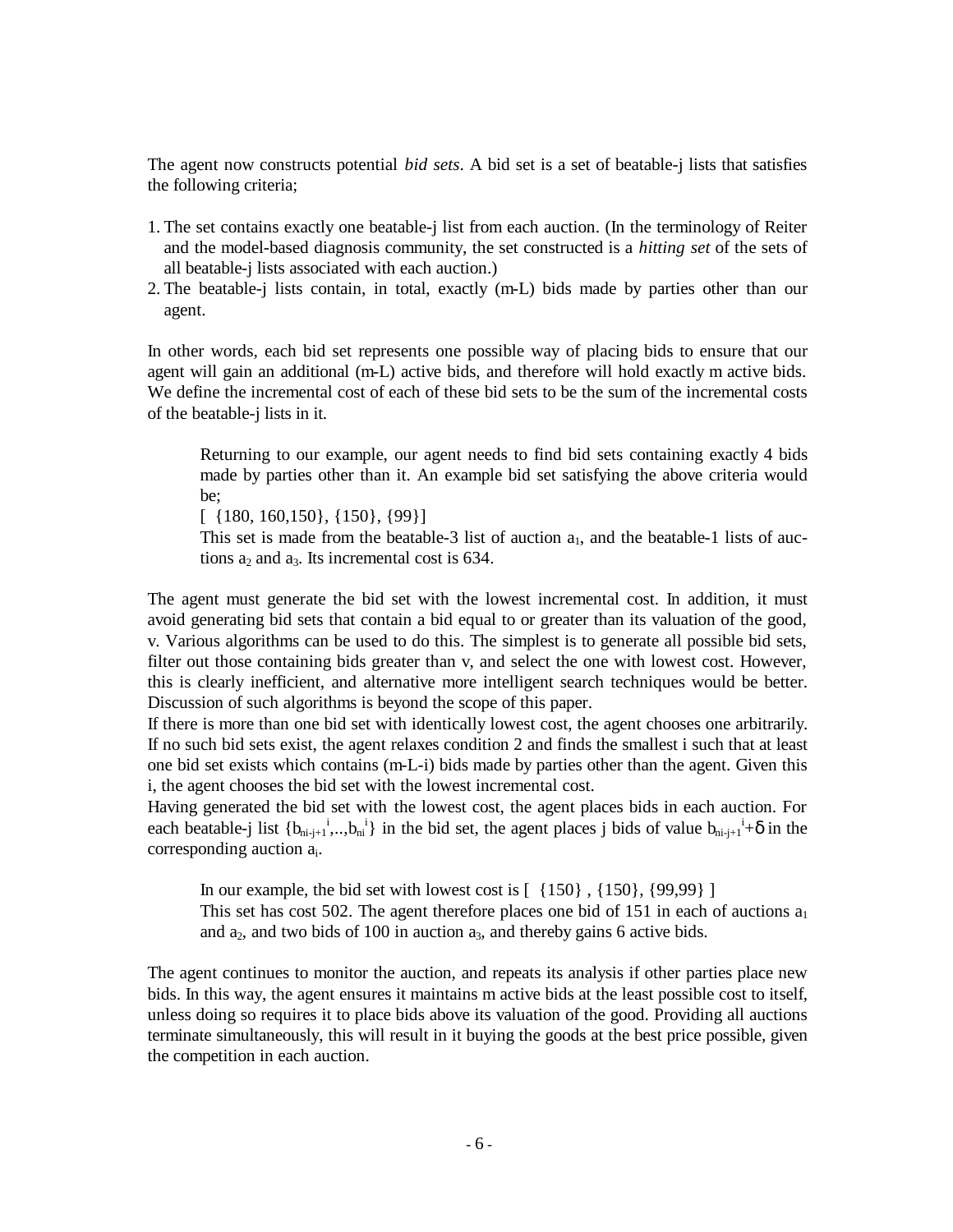#### **4 Dealing with Different Auction Deadlines**

Now, we consider the case where auctions terminate at different times. In such a situation, the algorithm above will not necessarily behave optimally. Imagine a situation where an auction starts every half hour, and lasts for an hour. The agent would always monitor two auctions, one which is nearer closing than the other. Inevitably, bids will be higher in the auction which is nearing completion. Hence the agent would switch bidding to the newer auction, and withdraw from the auction about to close. If this continued, the agent would never make a purchase, but would simply switch bids to a new auction every half hour.

The agent needs a mechanism for determining whether to remain in an auction which is about to close, even when there are other auctions with lower current bid prices. To do this, it must be able to make a trade-off in terms of expected value between the relative certainty of remaining in an auction about to close, against the risk of participating in a newer auction. The newer auction may result in a lower purchase, or may result in a far higher purchase price above the agent's valuation of the good. In this section, we propose a mechanism for doing this.

The mechanism we use combines belief-based learning with utility theory. The agent uses belief-based learning to build a model of the spread of valuations held by participants in different auction houses. Then, based on its beliefs about these valuations, it calculates the utility of likely participation in persisting auctions, and compares this with the certain outcome in the terminating auction. If the terminating auction has a higher utility, it remains a participant and makes the purchase. If the remaining auctions have higher expected utility, it withdraws from the terminating auction and continues participation elsewhere.

#### **4.1 The belief-based learning mechanism**

The agent generates a model of the potential outcome of auctions by creating a model of each auction house. For a given auction house and a given type of good, it creates a belief function  $B(x,y)$  representing the probability that x bidders value the good with a valuation greater than y in a given auction for that good. It builds up this function by monitoring auctions for the good conducted by the auction house. Various possible belief learning techniques can be used to generate this function. For the purposes of this paper, we present a simple example based on that used in [21].

The belief function is defined iteratively – The initial beliefs after one auction  $B_1(x,y)$  are defined, and the beliefs after the t+1th auction  $B_{t+1}(x,y)$  are defined in terms of the beliefs  $B_t(x,y)$ held prior to the auction.

 $B_1(x,y) = 1$  if x or more bidders have placed a bid of y or greater in the first auction observed, 0 otherwise.

 $B_{t+1}(x,y) = ((t B_t(x,y) +1) / (t+1)$  if x or more bidders have placed a bid of y or greater in the t+1th auction observed,  $=$  t B<sub>t</sub>(x,y) / (t + 1) otherwise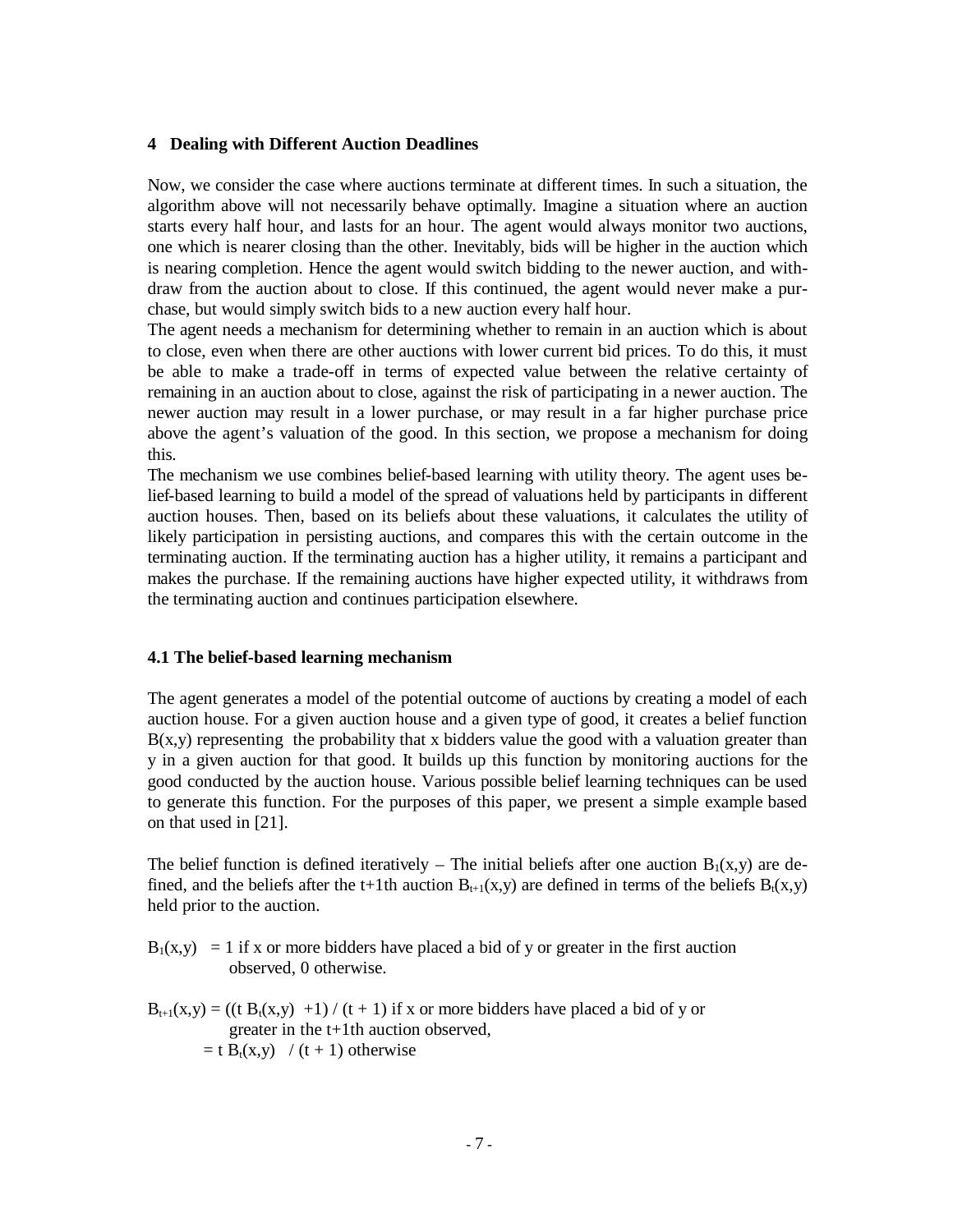More sophisticated versions, for example giving more weight to recent auctions or using the statistical switching technique of [21], may be appropriate depending on the learning environment. However, discussion of these is beyond the scope of this paper.

Using this function, we can estimate the probability that a bid of a certain value will be successful in an auction by a given auction house. Consider an auction for n goods, in which our agent wishes to purchase one. The probability that a bid of x by our agent will be successful can be estimated to be  $1 - B(n,x)$ ; i.e. 1 minus the probability that n other bidders are prepared to outbid our agent.

There is a flaw in this model, which must be taken into account if it is to be successful. Unlike a Vickrey or Dutch auction, an English auction reveals nothing about the valuations of successful bidders. In other words, if a bidder makes a successful bid of x, we cannot be sure how much higher they may have been willing to bid. To take account of this, it is necessary to add some kind of heuristic weighting to the belief function – we must increase the value of a successful bid by a certain amount, to reflect this possible willingness to bid higher. One possibility is to add a small random amount to each successful bid. In some domains, it may be possible to use econometric data to determine accurately the range that this should be drawn over, while in other domains it may be necessary to use a heuristic estimate.

#### **4.2 Utility analysis of leaving an auction**

We now consider how this belief function can be used to compare the expected payoff of an auction which is about to terminate with the less certain outcome of other auctions which terminate later. For the sake of clarity and brevity, we present the technique assuming our agent wishes to purchase a single good.

The expected payoff from the terminating auction is simple to calculate. Assuming our agent is holding an active bid x, or is able to place one at the last moment, then the payoff will be  $(v-x)$ . If the agent is unable to place a bid because all active bids are beyond its valuation of the good, then payoff will be zero and the agent is forced to participate in other auctions.

Again, we will introduce an example to illustrate the principles being presented. Assume our agent is purchasing one good from one of three auctions. Auction  $a_1$  is nearing completion, while auctions  $a_2$  and  $a_3$  are continuing. Each auction is for 2 goods, and are run by separate auction houses. The active bids are as follows;

| Auction $a_1$ :          | 140 | 130 |
|--------------------------|-----|-----|
| Auction a <sub>2</sub> : | 115 | 110 |
| Auction a <sub>3</sub> : | 100 | 95  |

Our agent values the good at 200, so could continue bidding in auction  $a_1$ . However, should it, or should it switch to the other auctions where prices are lower?

The expected payoff of continuing to participate in the non-terminating auctions is more complex to calculate. To do this, we use the belief function to calculate the probability our agent will be able to make a purchase at various possible bid prices. Recall that, for a given bid price x, the probability our agent will make a successful bid in an auction run by a given auction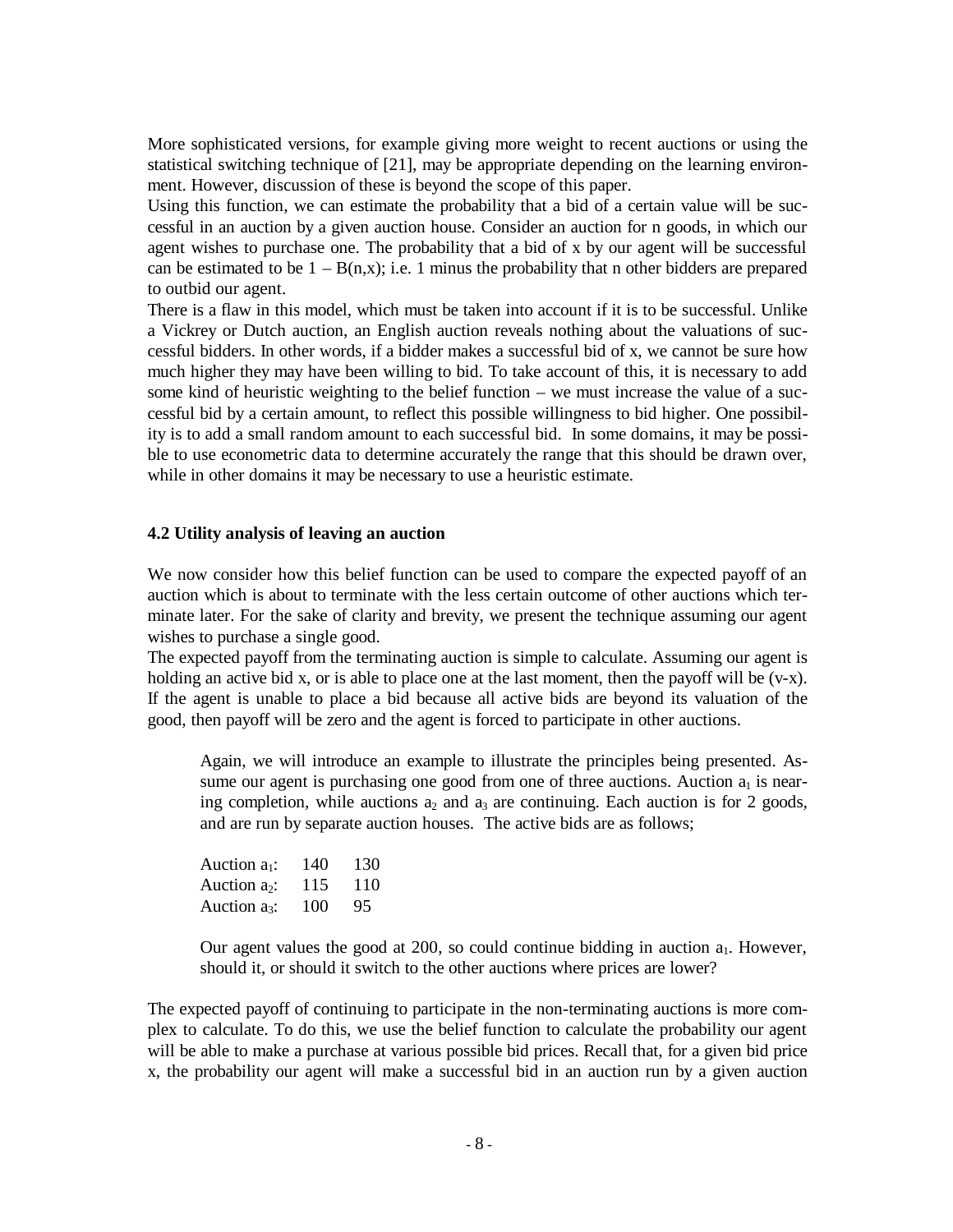house is 1-B(n,x), where n is the number of goods being sold. Similarly, the probability that our agent will be able to make a successful bid at a lower price,  $x-1$ , is  $1-B(n,x-1)$ . Hence, the probability that our agent will succeed with a bid of x and no lower is  $B(n,x-1)-B(n,x)$ . The utility of this outcome will be  $(v-x)$ . Hence, we can calculate the expected utility of participating in a given auction as;

$$
\sum_{x=1}^{\infty} [B(n,x-1)-B(n,x)](v-x)
$$

Of course, as the auction may already be in progress, it is necessary to take into account the current active bids in that auction. The general belief function for the auction house is therefore adapted for this particular auction by setting  $B(n,x) = 1$  if there are n active bids at or over x.

To return to our example, let us assume that our agent has built up the following belief function for the auction house running auction  $a_2$ ;

| Bid price x: 105 110 115 120 125 130 135 140 145 |  |  |                                 |  |  |
|--------------------------------------------------|--|--|---------------------------------|--|--|
| $B(2,x)$ :                                       |  |  | 1 0.8 0.7 0.6 0.6 0.5 0.3 0.3 0 |  |  |

As there are already bids of 110 and 115, B(2,110) becomes set to 1 for this auction.

As our agent has a valuation of 200, we can calculate the expected utility of this auction to be;

 $\Sigma$  [B(n,x-1)-B(n,x)](v-x) = x=1 to v  $(0.3*85)+(0.1*80)+(0.1*70)+(0.2*65)+(0.3*55) = 63.7$ 

Given an expected utility on the remaining auctions, the agent must decide whether to place higher bids in the auction which is about to terminate, or withdraw from it. If we assume that the agent is risk neutral, then it will be willing to bid up to a value where the actual utility of the terminating auction is the same as the highest expected utility among the remaining auctions. In other words, it is prepared to make a maximum bid  $b_{\text{max}}$  of;

$$
b_{max} = v - \sum [B(n, x-1) - B(n, x)](v-x)
$$
  
x=1 to v

In our example, assuming that  $a_3$  has a lower expected utility than  $a_2$ , our agent will be willing to bid up to  $(200-63.7) = 136.3$  in auction  $a_1$ . Hence, it will place a bid of 135, and will withdraw if this is outbid. In this case, it will hope to make a better purchase in auctions  $a_2$  or  $a_3$ .

In this way, the agent is able to make informed decisions about whether to continue bidding in an auction or to switch. If it is making multiple purchases, it may purchase some in the terminating auction, and choose to switch others to continuing auctions. Extensions of the algorithm to handle this case will be dealt with in a future paper.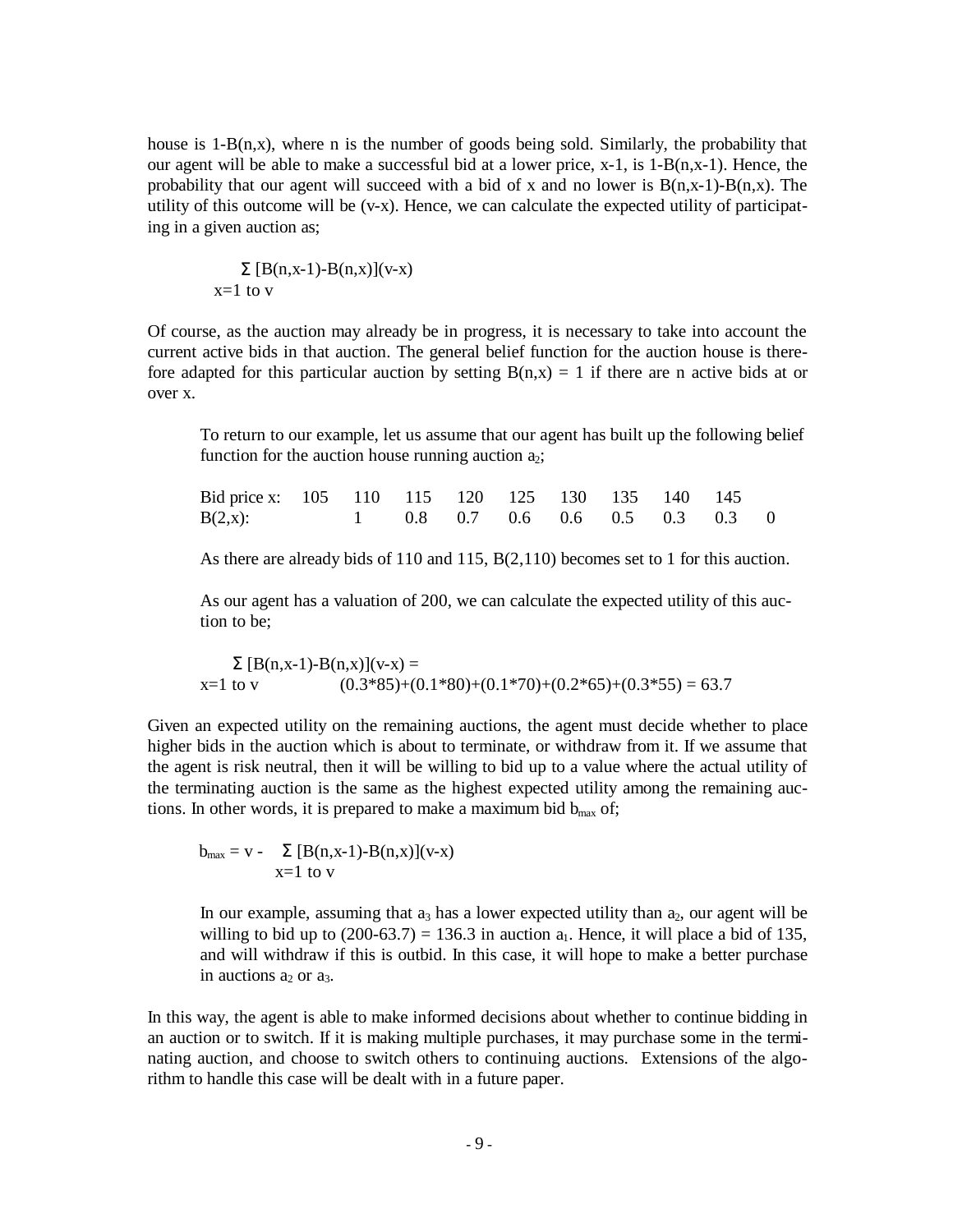## **5 Related Work**

Research into automated negotiation has long been an important part of distributed AI and multi-agent systems. Initially it focused primarily on negotiation in collaborative problem solving, as a means towards improving coordination of multiple agents working together on a common task. Laasri, Lassri, Lander and Lesser [5] provide an overview of the pioneering work in this area. As electronic commerce became increasingly important, the work expanded to encompass situations with agents representing individuals or businesses with potentially conflicting interests. The contract net [6] provides an early architecture for the distribution of contracts and subcontracts to suppliers. It uses a form of distributed request-for-proposals. However, it does not discuss algorithms for determining what price to ask in a proposal. Jennings et.al. [7] use a more sophisticated negotiation protocol to allow the subcontracting of aspects of a business process to third parties. This is primarily treated as a one-to-one negotiation problem, and various heuristic algorithms for negotiation in this context are discussed in [8]. Vulkan and Jennings [9] recast the problem as a one-to-many negotiation, and provide an appropriate negotiation protocol to handle this. Other relevant work in one-to-one negotiation includes the game-theoretic approach of [10] and the logic-based argumentation approach of [11].

As much electronic commerce involves one-to-many or many-to-many negotiation, the work in the agent community has broadened to explore these cases too. The Michigan AuctionBot [12] provides an automated auction house for experimentation with bidding algorithms. The Spanish Fishmarket [13] provides a sophisticated platform and problem specifications for comparison of different bidding strategies in a Dutch auction, where a variety of lots are offered sequentially. The Kasbah system [14] featured agents involved in many-to-many negotiations to make purchases on behalf of their users. However, the algorithm used by the agents (a simple version of those in [8]) was more appropriate in one-to-one negotiation, and so gave rise to some counter-intuitive behaviours by the agents. [15] and [16] present adaptive agents able to effectively bid in many-to-many marketplaces. [17] demonstrates how these can be used to produce a market mechanism with desirable properties. Park et.al. [18][19] present a stochastic-based algorithm for use in the University of Michigan Digital Library, another many-to-many market.

Gjerstad et. al. [20] use a belief-based modeling approach to generating appropriate bids in a double auction. Their work is close in spirit to ours, in that it combines belief-based learning of individual agents bidding strategies with utility analysis. However, it is applied to a single double auction marketplace, and does not allow agents to bid in a variety of auctions. Vulkan et.al. [21] use a more sophisticated learning mechanism which combines belief-based learning with reinforcement learning. Again, the context for this is a single double auction marketplace. Unlike Gjerstad's approach, this focuses on learning the distribution of the equilibrium price. Finally, the work of Garcia et.al. [22] is clearly relevant. They consider the development of bidding strategies in the context of the Spanish fishmarket tournament. Agents compete in a sequence of Dutch auctions, and use a combination of utility modeling and fuzzy heuristics to generate their bidding strategy. Their work focuses on Dutch rather than English auctions, and on a sequence of auctions run by a single auction house rather than parallel auctions run by multiple auction houses. However, the insights they have developed may be applicable in our domain also. We hope to investigate this further in the future.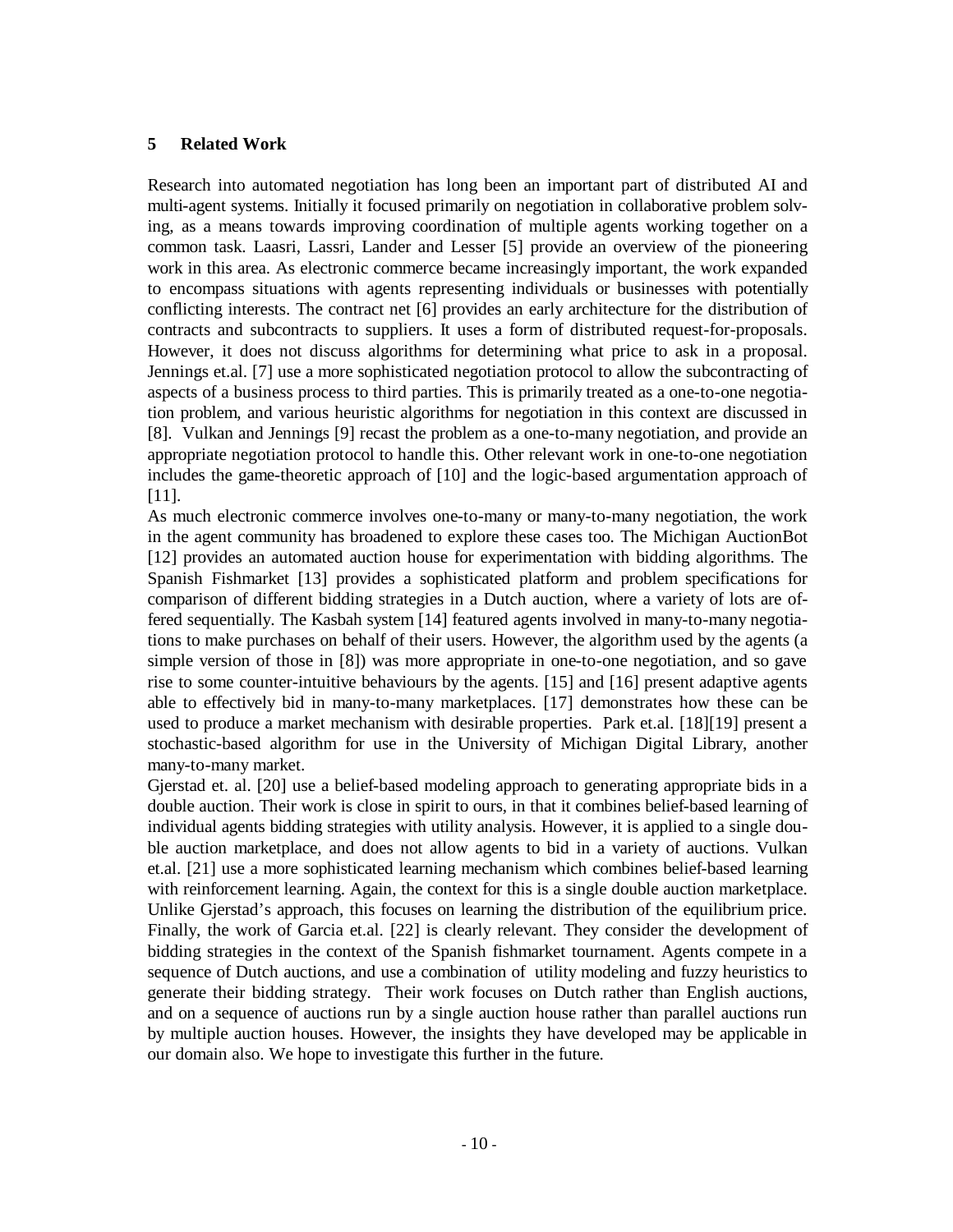## **6 Conclusions and Future Work**

By interleaving the application of two algorithms of the form described above, our agent can effectively participate in multiple English auctions. It will use the coordination algorithm to place lowest possible bids across auctions. It will use the bid withdrawal algorithm to determine when it is worth bidding higher in an auction which is about to terminate, as opposed to transferring to other auctions where the active bids are currently lower.

In this paper, we have sketched out the structure of appropriate algorithms to do this. The specifics of these algorithms, particularly the bid withdrawal mechanism, may need refinement and specialisation to operate in specific market applications. Furthermore, the richness of the model may be increased. Specifically;

- A more sophisticated belief mechanism could be used. This may be generic, or could be tailored to the specific dynamics of a particular market.
- The algorithm presented assumes that the buyer is risk-neutral. This should be generalised to allow the agent to adopt other risk attitudes as appropriate.
- The algorithm does not take into account time discounting or deadlines. Again, this should be generalised.
- The algorithm assumes that the agent values all goods equally. This should be generalised to allow the agent to receive a demand curve from its user.
- The algorithm assumes that the beliefs about auctions are accurate. By measuring the deviation of actual auctions from the predictions, it would be possible to give a measure of confidence in the belief. This could be used to moderate the agent's decision to switch auctions, taking into account the agent's attitude to risk.
- The algorithm only takes into account the expected payoff of existing auctions. It may be appropriate to also model the possibility that an auction house may bring new auctions into being, and the potential payoff of such auctions.
- Throughout this paper, we have assumed that all auctions are English in format. Research is required to generalise this to cover other forms of auction, such as Dutch, Vickrey and Double auctions.

We hope to address some of these issues in a future paper.

# **References**

- 1. R. Kalakota and A. Whinston. Frontiers of Electronic Commerce.. Addison-Wesley 1996.
- 2. C. Shapiro and H. Varian. Information Rules A Strategic Guide to the Network Economy. Harvard business school press, 1999.
- 3. K. Binmore Fun and Games.. D. Heath and Co. 1992.
- 4. Paul Klemperer, "Auction theory: a guide to the literature" J. of Econ. Surveys, Vol. 13, No. 3, July 1999, pp. 227-286
- 5. B.Laasri, H.Laasri, S. Lander and V. Lesser. A Generic Model for Intelligent Negotiating Agents. International Journal of Intelligent and Cooperative Information Systems, 1(2) 1992 pp 291-317.